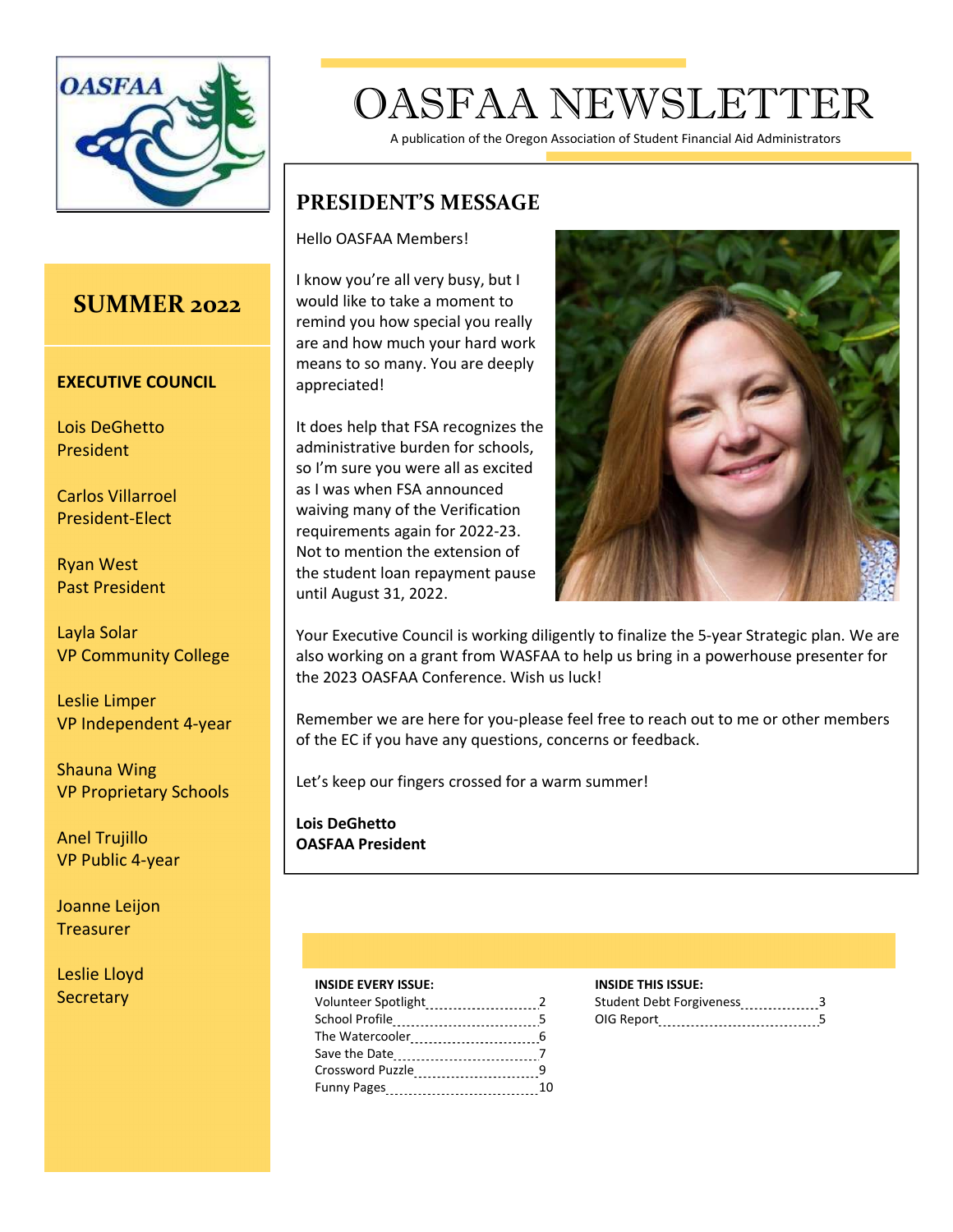

### **Volunteer Spotlight: Layton Spence**

*The OASFAA Volunteer Spotlight shines on Layton Spence, Financial Aid Advisor at Oregon State University located in Corvallis.* 

**Volunteer activities with OASFAA:** I began volunteering with some of the high school outreach events and have since helped with the 21-22 FAFSA/ORSAA mentor training videos and joined the annual conference planning committee for this past year. I'm excited to now be one of the annual conference chairs for the upcoming conference in 2023!

**How long have you been in financial aid?** I'll be coming up on my 3year anniversary this August.

**How did you get your start in financial aid?** I had been an AmeriCorps VISTA at Oregon Coast Community College (Go Sharks!) when a permanent position opened up as their financial aid specialist. I was lucky enough to be hired in that position as OCCC was going through independent accreditation and learning to run financial aid independently. It gave me a great opportunity to learn a lot of the different touch points of financial aid.

### **What is the most rewarding part of your job?**

There are a lot of rewarding parts of financial aid, but I think the most rewarding is when you're able to get someone additional funding or fix something holding back someone's disbursement and you can actually see the student's stress levels go down.

### **What case/student will you be most likely to remember for the rest of your life?**

We had a student at OCCC actively trying to escape a domestic violence situation that I'll always remember. Being able to help them get access to funding independently from their partner and helping them create a student checking account their partner couldn't get into to see or use the funds helped grant them independence and safety. Being able to know we could connect them with resources benefitting them beyond just getting their education was really incredible.

#### **What is the most difficult aspect of your job?**

Parents. Some parents are great and working really hard to be a good partner and support for their students, but the most exhausting files almost always involve a parent in some way. Be it a parent upset about FERPA or not understanding we don't have buckets of money to give their student just because they asked or getting upset because their student hasn't done something that needs to be done. I think the extra degree of separation makes the issues that involve parents just that much more difficult. *(Volunteer…continued on page 6…)*

### **VPCommunity College Report**

*By Layla Solar, Central Oregon Community College* 

Welcome summer...or pre-summer depending on where you live! This time of year is a bit funny to me- it is both a beginning and an end (almost like the transition from Dec 31 to Jan 1 but in the middle of the year). I think of the happy endings: high school graduations (elementary and middle school as well sometimes) and all of the college graduations. Then I think of the new beginnings: new financial aid years for most (summer headers) and even fall term for all. New beginnings for our graduates either moving into their career or on to a four-year college. As financial aid professionals we are wrapping up one aid year and starting another with the new opportunities, and challenges, that beginnings and endings bring.



Speaking of beginning and endings, we just ended (well, a few months back) a very successful annual conference. One that allowed us to see each other in person after a very…very long time! We are beginning (well, technically have begun) to think about the next round of opportunities to meet in person for trainings (think FA101/201 and the 2023 annual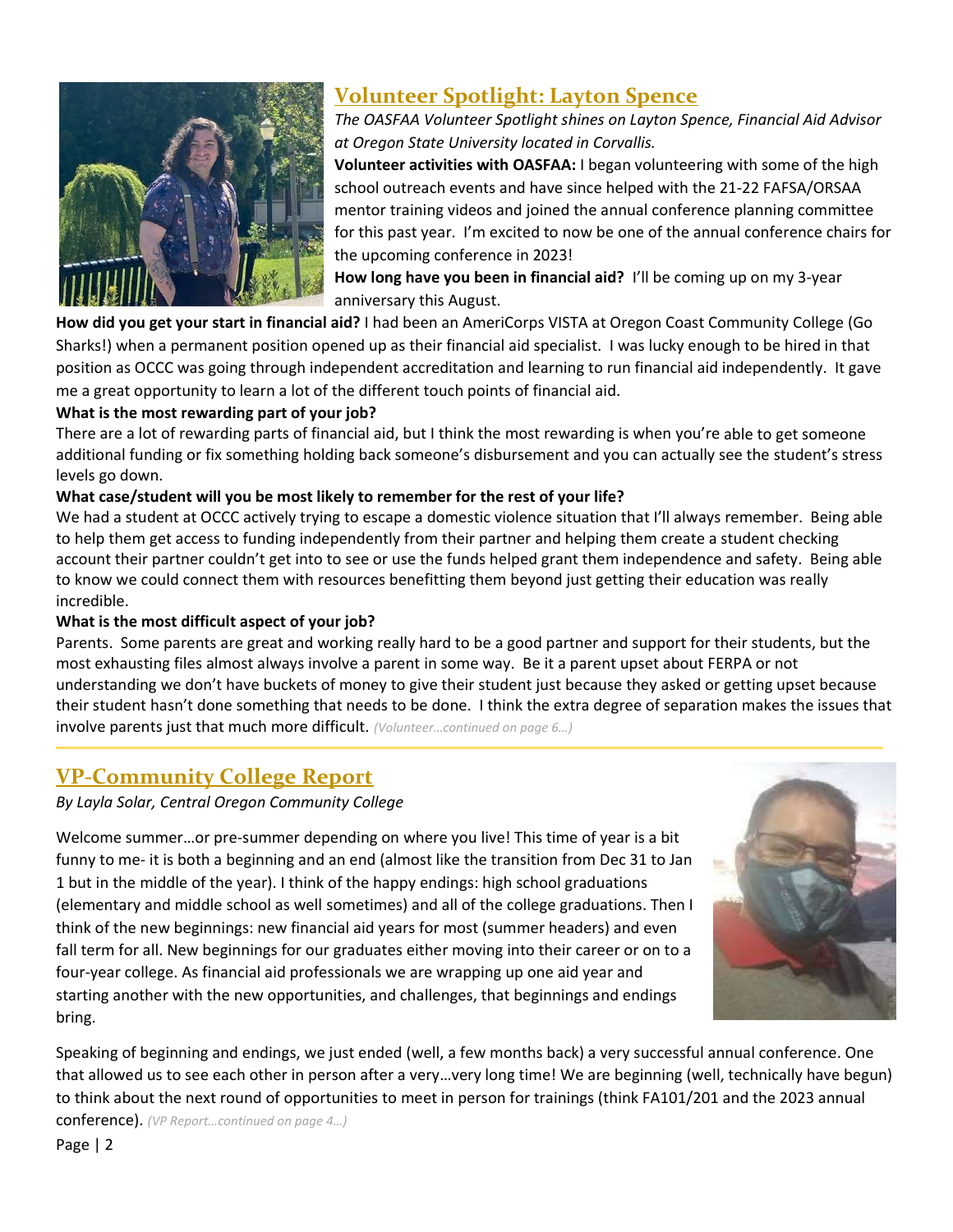### **Aligning Policy with Principle: NASFAA's Take on Student Debt Forgiveness**

*By Justin Draeger, NASFAA President* 

Student loan forgiveness has been front-and-center in the news recently, and for good reason. President Joe Biden signaled a willingness to tackle student loan debt as a part of a larger effort to combat the ongoing pandemic, but recently panned the prospect of using executive action to provide \$50,000 in forgiveness to each borrower, as proposed by a number of congressional Democrats. Listen to NASFAA's recent podcast episode on student loan forgiveness.

### Innovative. Effective. Uncomplicated.



Inceptia provides the flexibility and proven financial aid technology solutions you and your school can count on - so together we can ensure a brighter financial future for your students.

#### **TALK TO US**

TalkToUs@Inceptia.org 888.529.2028 · Inceptia.org



VERIFICATION · FINANCIAL AID MANAGEMENT · STUDENT OUTREACH REPAYMENT WELLNESS . FINANCIAL EDUCATION

With such a significant higher education policy change being discussed at the national level, NASFAA recently recorded a special episode of our "Off The Cuff" podcast where we invited Tamara Hiler of Third Way, Preston Cooper of the Foundation for Research on Equal Opportunity, and Persis Yu of the National Consumer Law Center to dive into all angles of student debt forgiveness. Our guests shared their perspectives on how much, if any, student loan debt should be forgiven, as well as who it should be targeted toward, the main benefits of widespread debt forgiveness, and what should happen with the students who will take on loans again next year.

These are topics NASFAA's Board of Directors has been mulling over as well. In fact, this last January, just before the inauguration, we had a robust conversation where we looked at the pros and cons of widespread student loan forgiveness, and delved into datasets to see who would and wouldn't benefit. Perhaps most importantly, we scrubbed these policy proposals against NASFAA's Core Advocacy Principles. On the surface, forgiving student debt seems like a no-brainer, but to make it effective, there's more we need to consider.





## **WHY BECU STUDENT LOANS ARE A TOP CHOICE**

Thousands of students rely on our low interest rates, flexible in-school payment options and the range of financial perks and benefits that come with being a BECU member.

We invest in the communities we serve, which often translates to financial savings for our members and the satisfaction of knowing you're with a financial institution that cares.

**CAMPUS CONTACT: Andrea Maison** EMAIL: andrea.maison@becu.org

Insured by NCUA.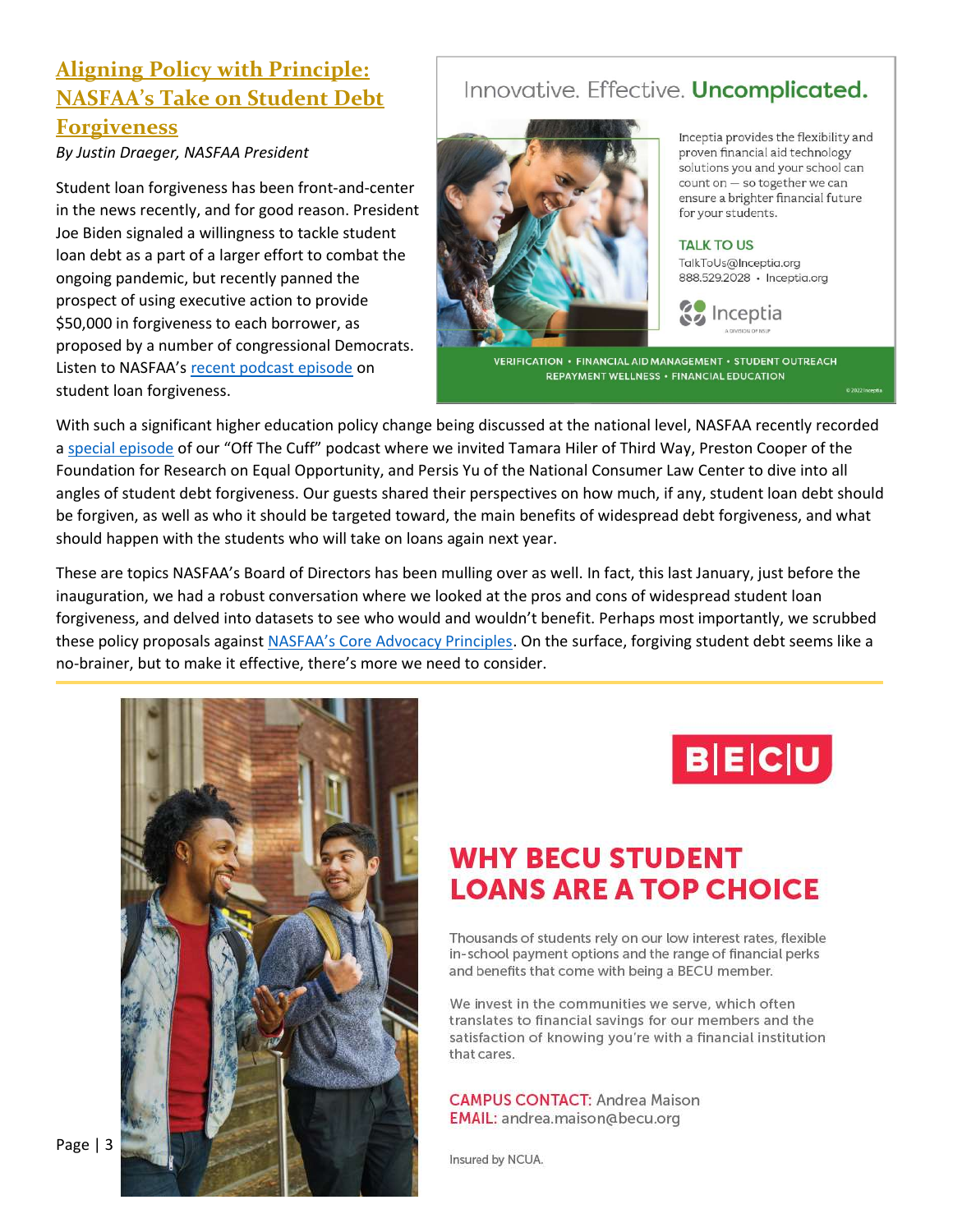*(VP Report…continued from page 2…)* As we think about some upcoming opportunities I posed the question to as some of our community college colleagues: "What does OASFAA mean to you and how do you benefit from membership?" The responses were heartwarming! Here are a few snippets that I'd like to share:

- "OASFAA brings together like-minded hard-working people who support one another in one of the hardest jobs on a college campus. Our jobs are packed full of emotions and sometimes rigid rules which can be an explosive combination. OASFAA creates a network for support, ideas, guidance across all types of financial aid programs, information systems and school types." Ryan West, Chemeketa
- "Being a member of OASFAA I feel that I have been able to grow and learn to network with people more. Without my participation in OASFAA I felt as if I was in the education field by myself as I didn't have the network that I do now. By attending OASFAA conferences or other training, I am able to make friends from other schools and if I need something or have questions regarding financial aid, I can also contact them to bounce ideas off of." Anny Hawkins, PCC



# YOU'RE READY TO HELP AND SO ARE WE

#### We're here for answers to student loan questions

Student loans can be intimidating to students and their families. Let us help you guide them through the loan process and find the best option for them. Our School Services team is ready to help at 888-333-0169 or email us at schoolservices@citizensbank.com. For more information, visit citizensbank.com/collegestudent or reach out to your Relationship Manager.

Member FDIC, Citizens is a brand name of Citizens Bank, N.A. © 2022 Citizens<br>Financial Group, Inc. All rights reserved. 1688258\_SL22\_Ad

### **※Citizens**™

- x "One of the things I've been thinking of is that OASFAA provides a unique opportunity to connect with other financial aid administrators in the state. It helps to share ideas or ask questions of other FAA folks in the state if we're trying to develop a process. But it also creates better opportunities for us to connect students with resources as they transfer, etc." Lena Leksunkin, PCC
- x "I think OASFAA membership is one of the main reasons Oregon has such a close group of supportive financial aid administrators. The networking and connections I have made through OASFAA over the years has made all the difference to me in my financial aid career." Breana Sylwester, COCC
- "OASFAA has been an essential contributor to my professional networking opportunities over the years." Shannen Chwekun, PCC

While that is only small sample of the contributions my favorite came from Ryan and sums it up perfectly: "The colleagues I've met in OASFAA have become treasured friends."

What does OASFAA mean to you? How do you benefit from your membership? Most importantly, what do you need from OASFAA? As your Community College VP, I look forward to hearing from you: **Solar@cocc.edu.** 



The 2022 NASFAA National Conference will take place both virtually and in-person this year!

- June 26-29 In-person at the Austin Convention Center in Austin, TX
- July 11-14 Virtual Conference

More information available at https://www.nasfaa.org/conference.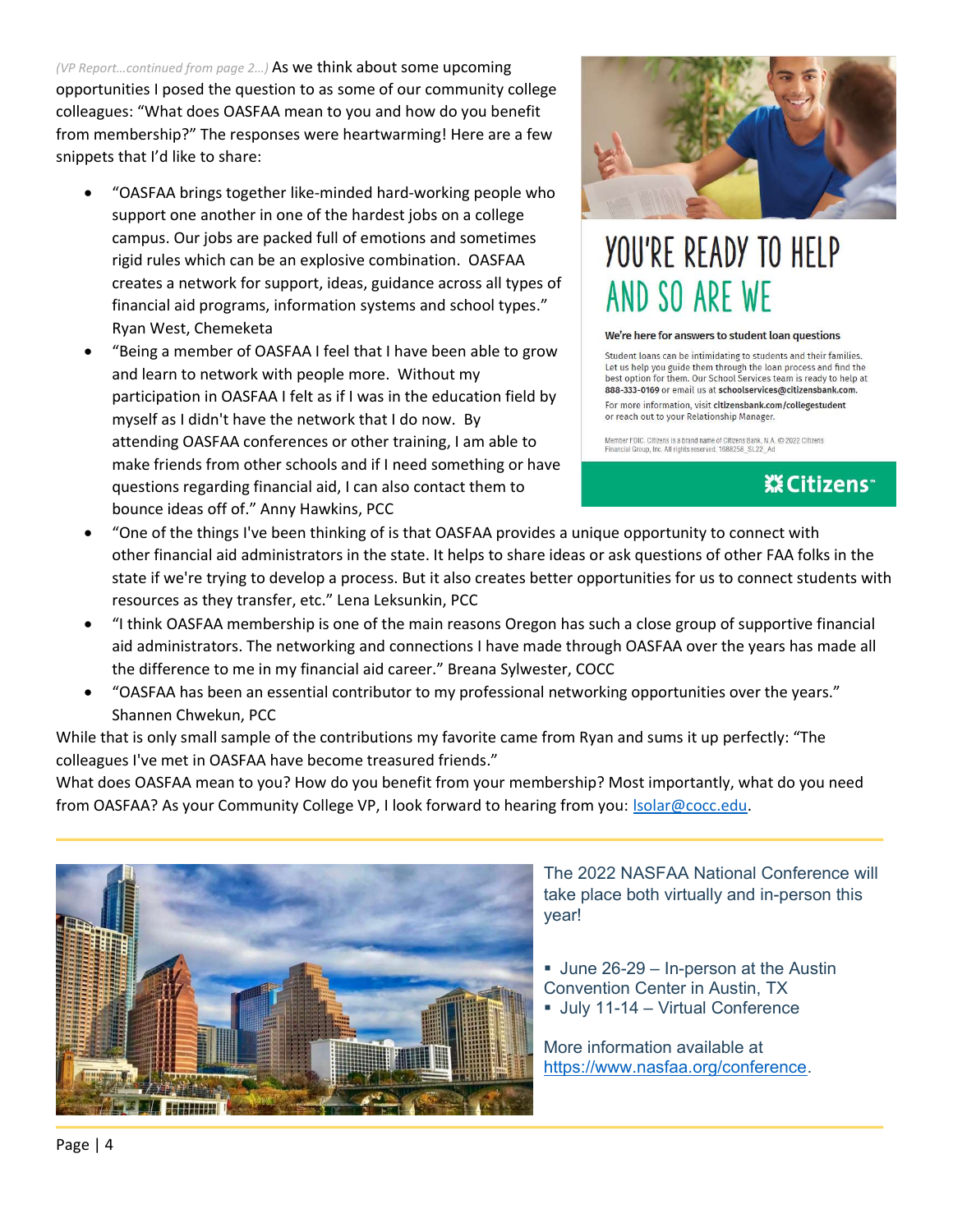### **School Profile: Western Oregon University**

*by Kella Helyer, Director of Financial Aid* 

*School's Mission statement:* 

Western Oregon University creates lasting opportunities for student success through transformative education and personalized support *What year was your institution founded?* 1856

*What is your current undergraduate and/or graduate enrollment?* 4,019

*What types of degrees do you offer and what's your largest or most popular program?* We offer undergraduate and graduate degrees with several doctoral programs coming soon! Our

largest and most popular programs are Education, Criminal Justice, and Business with our most exclusive being Sign Language Studies

*Is your campus primarily residential, commuter, or online?* Prior to the pandemic we were mostly a residential campus, but like others, we are evolving

*What is your school mascot?* Wolves

1856

*What are your school colors?* Red and White

*Do you offer institutional grants and/or scholarships?* Yes

*Do you run on semesters, quarters, trimesters, or another schedule?*  **Quarters** 

*Do you offer programs using credit hours or clock hours?* Credit hours only

*What type of financial management system do you use?* PowerFAIDS but currently in the process of transitioning to Banner

*What is one thing EVERYONE should know about your institution or one* 



*littleknown fact?* WOU is working toward becoming a Hispanic Serving Institution (HSI) and is the oldest state institution founded in 1856, just a couple of years before Oregon became a state!

### **OIG Report Highlights \$73 Million in Duplicative HEERF Awards**

*by Hugh T. Ferguson, NASFAA Senior Staff Reporter* 

The Department of Education's (ED) Office of Inspector General (OIG) has issued new findings concerning duplications totaling \$73 million in the awarding process for the Higher Education Emergency Relief Fund (HEERF), along with recommendations to prevent, identify, and correct grant awards.

In total the report found 25 duplicate awards made to 24 schools by ED. Eight of those institutions drew down their funds and it took the department between four and 16 months to recoup those draw downs.

Some of the issues concerned the application process and stemmed from a number of schools submitting two applications for the same HEERF subprogram, with OIG determining that the Coronavirus Aid, Relief, and Economic Security (CARES) Act allocation table for the Student Aid Portion and Institutional Portion subprograms may have caused some confusion.

A second instance of institutions receiving duplicates in their award totals was due to ED processing duplicate HEERF awards under a single application.

In total, 16 of the 24 schools that were awarded duplicate HEERF grants did not draw down any of their over-allocated funding. *(OIG Report…continued on page 6…)*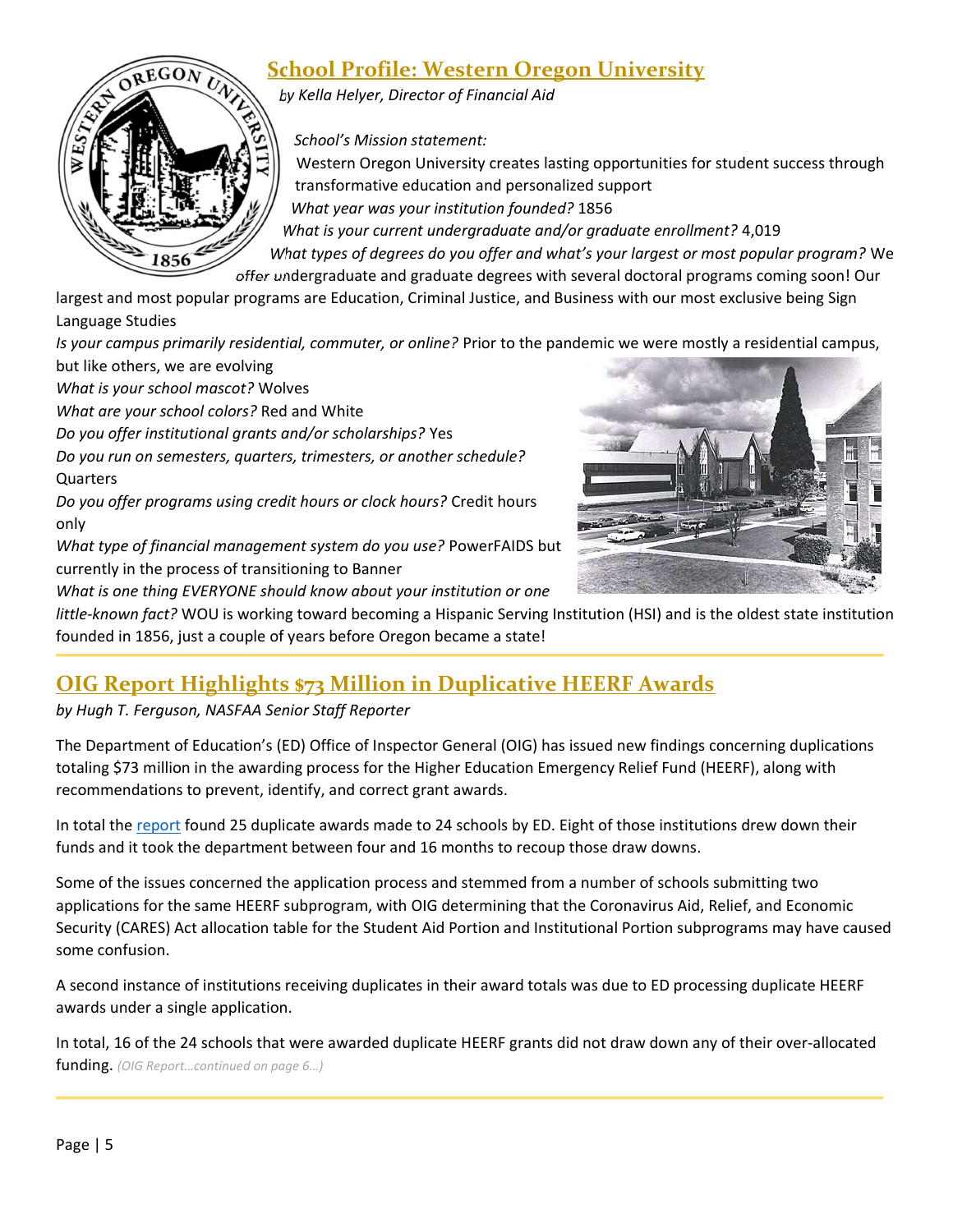*(OIG Report…continued from page 5…)* The awards were made through ED's Office of Postsecondary Education (OPE), which said that due to the department's HEERF review process having "evolved over time" there were instances of duplicative awards that were later identified and corrected.

"We found that OPE's processes did not always prevent or timely identify and correct duplicate HEERF grant awards, and that OPE did not consistently document activities taken to correct duplicate awards," OIG said. "Overall, OPE could improve its quality assurance review process for HEERF and other future emergency Federal education programs to lessen the risk of making overpayments to schools and of schools drawing down more funds than they were allocated."

The report underscored the scope of the overpayments, which represent less than 0.1% of the more than 30,000 HEERF awards made by all three pandemic relief laws.

In response to OIG's findings, OPE said it would continue to make improvements to quality control procedures to prevent, identify, correct, and document erroneous grant awards.

"Regarding OPE's statement that Department officials were aware of all but one of the duplicate awards that we identified, we did not receive evidence showing when OPE became aware of the duplicate awards," OIG said in response to the report. "As noted in our finding, OPE did not consistently document the existence of duplicate awards that it had identified. In addition, OPE corrected most of the 25 duplicate awards we had identified after we brought them to its attention."

In order to prevent oversight in future relief programs, OIG recommended that OPE address its application and award verification, quality assurance reviews, as well as its correction and documentation of erroneous awards in a timely manner.



*If it's happening in OASFAA, it's happening at…*

### **The Watercooler**

**Genevieve Wittman** retired from Chemeketa Community College after more than 30 years of service. **Heather HallLewis** left her position at University of Portland after 15 years. She will start her new, fully-remote position with the U.S. Department of Education as a Program Specialist on Policy Implementation on June 20<sup>th</sup>.

**Jennifer Bell** left her position as Associate Director for Advising at the University of Oregon. She is now the Director of Financial Aid at Webster University in St. Louis, Missouri!

**Joe "Junior" Bazan** left a PT position at Chemeketa Community College to join Lane Community College as a FT advisor.

**Kurt Segrist** was welcomed to Central Oregon Community College as their Financial Aid Specialist: Verfication.

Lloyd Mueller retires from Clatsop Community College on June 30<sup>th</sup> after 35 years in financial aid service. **Melinda Leiva** was promoted to Financial Aid Advisor at Portland Community College.

**Nick Dikas**, Financial Aid Outreach Counselor at the University of Oregon, welcomed his first child, a baby boy, in March. Mom, Dad, and baby are all doing well, though of course mom and dad are not getting as much sleep as they would like! It's scary to think how much college will cost 18+ years from now, but don't worry - Nick already opened a college savings account.

**Rebecca Lewis** became Portland Community College's Interim Associate Director for Advising. **Shannen Chwekun** joined Portland Community College as a Financial Aid Technician II. **Stephanie Youngs** joined Portland Community College as a Veterans Specialist.

> *If you or someone you know has received a promotion, taken a new job, or experienced a significant life event, email feverett@roguecc.edu*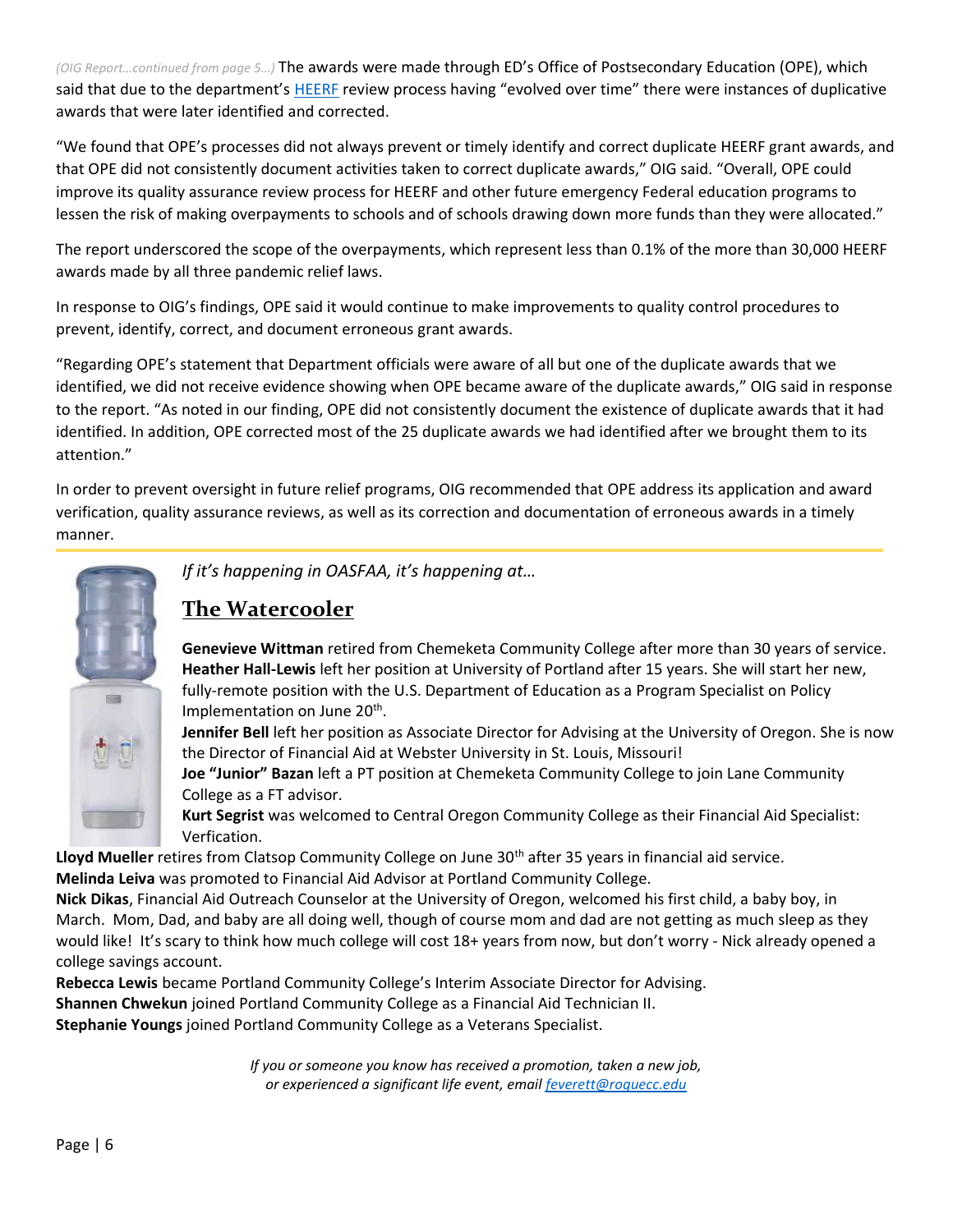#### *(Volunteer…continued from page 2…)* **Who has been the biggest influence/mentor on you & your career?**

There are a lot of people I owe thanks to for helping me to grow as a professional. If I had to narrow down to a singular one, it would Dede Williams Vann who is now the Director of Student Organizations, Learning, and Development at TCU. She was in charge of several different leadership programs I was involved in as an undergraduate student and helped connect me and plug me when she knew I was qualified and would be successful. I think the biggest thing she's helped

> me with is my perspective on failure and to not let the idea of it scare me into inaction.

#### **What is/was your favorite volunteer experience?**

I really enjoyed the mentor training video series on OASFAA's YouTube channel. I was still very new to the field when we recorded the videos and unsure of if I would be helpful or not. However, some of the more experienced folks in OASFAA were able to help create a script and talking points and helped me to get a really solid understanding of the part I was presenting on. And now there's a well put together video series I can share with folks and have shared pretty regularly!

#### **What do you do when you are not working?**

I'm Lebanese and love to cook, so often times I'll be stuffing grape leaves or making other dishes that require extra time to prepare I grew up on. I've also gotten more into painting, sketching, and print making since the pandemic began.

#### **What do you like about Oregon?**

As a native Texan, Oregon weather is incredible. I love being able to plan a day with being outdoors and not have to schedule around the worst of the heat. I also really love the diversity of agriculture produced here, there are so many berries, nuts, and other goodies produced locally in Oregon that are delicious!

#### **What is the most unusual place you have vacationed?**

I got to spend a week going around Altoona and Hershey Pennsylvania when my aunt lived there for a year, surprisingly really cool little places!

#### **What is your favorite restaurant?**

The Noodle Café in Newport is phenomenal! Highly recommend giving them a shot next time you're at the coast.

#### **What was the last book you read?**

I just finished rereading Shakespeare's A Midsummer Night's Dream. Last book I read that was new to me is We Should All Be Feminist by Chimamanda Ngozi Adichie.

#### **If you could change anything in our industry, what would it be?**

Currently the biggest change I would love to see go into effect is the movement to double the Pell Grant and ensure it continues to increase relative to inflation and the price of education.

### SAVE THE DATE

6.26-6.29 – NASFAA (Austin, TX)

7.11-7.14 – NASFAA Virtual Conference

2.8-2.10, 2023 – NASFAA Leadership & Legislative Expo

Check the OASFAA calendar for webinars & training events available to our membership at: www.oasfaaonline.org

#### **Do you have any advice for your fellow financial aid administrators?**

Keep a folder with thank-yous you get from students you've helped. It's always nice to be able to come back and look at them when you're in the weeds with difficult problems or having a bad day in general.

### **If you were not in the financial aid industry, what would you be doing now?**

If I wasn't in financial aid, I think I would really enjoy teaching in middle or high school instead. I like the age groups of those students and think it would be rewarding for a lot of the same reasons I enjoy financial aid. And it would be a lot easier to explain to people what I do for a living!



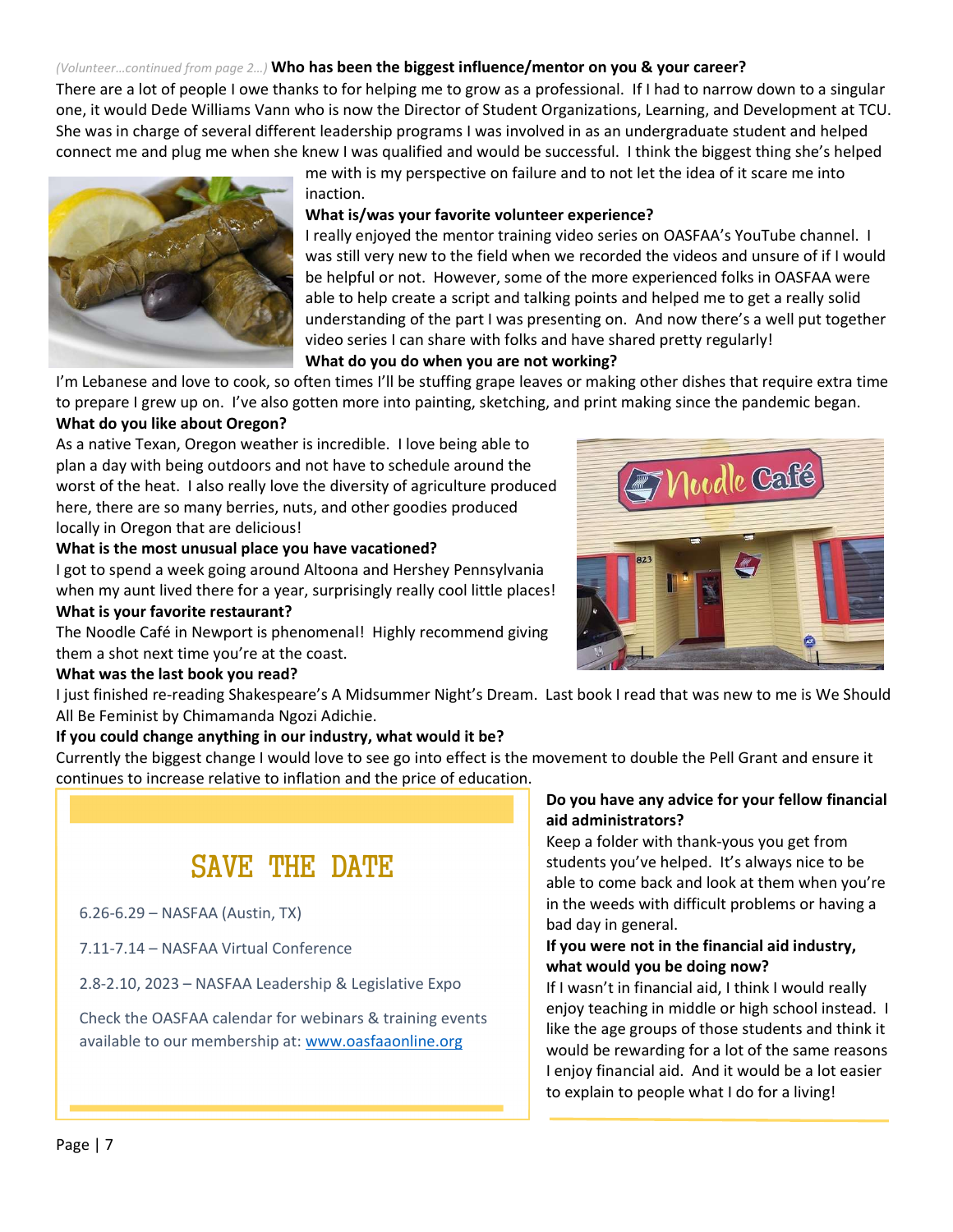## **The OASFAA VPs advocate for YOU and your sector!**



**Anel Trujillo, VP 4Year Public**  *Western Oregon University*

> **Layla Solar, VP 2Year Public**   *Central Oregon Community College*





**Shauna Wing, VP Proprietary** *American College of Health Care Sciences*

**Leslie Limper, VP Private**  *Pacific University*





Update your volunteer preferences here!

\*\* Get involved \*\* Be a leader in Oregon financial aid \*\* Bring fresh ideas \*\* \*\* Share your skills & passions \*\* Chair a committee \*\* Serve on a committee \*\*

\*\* There's something for everyone! \*\*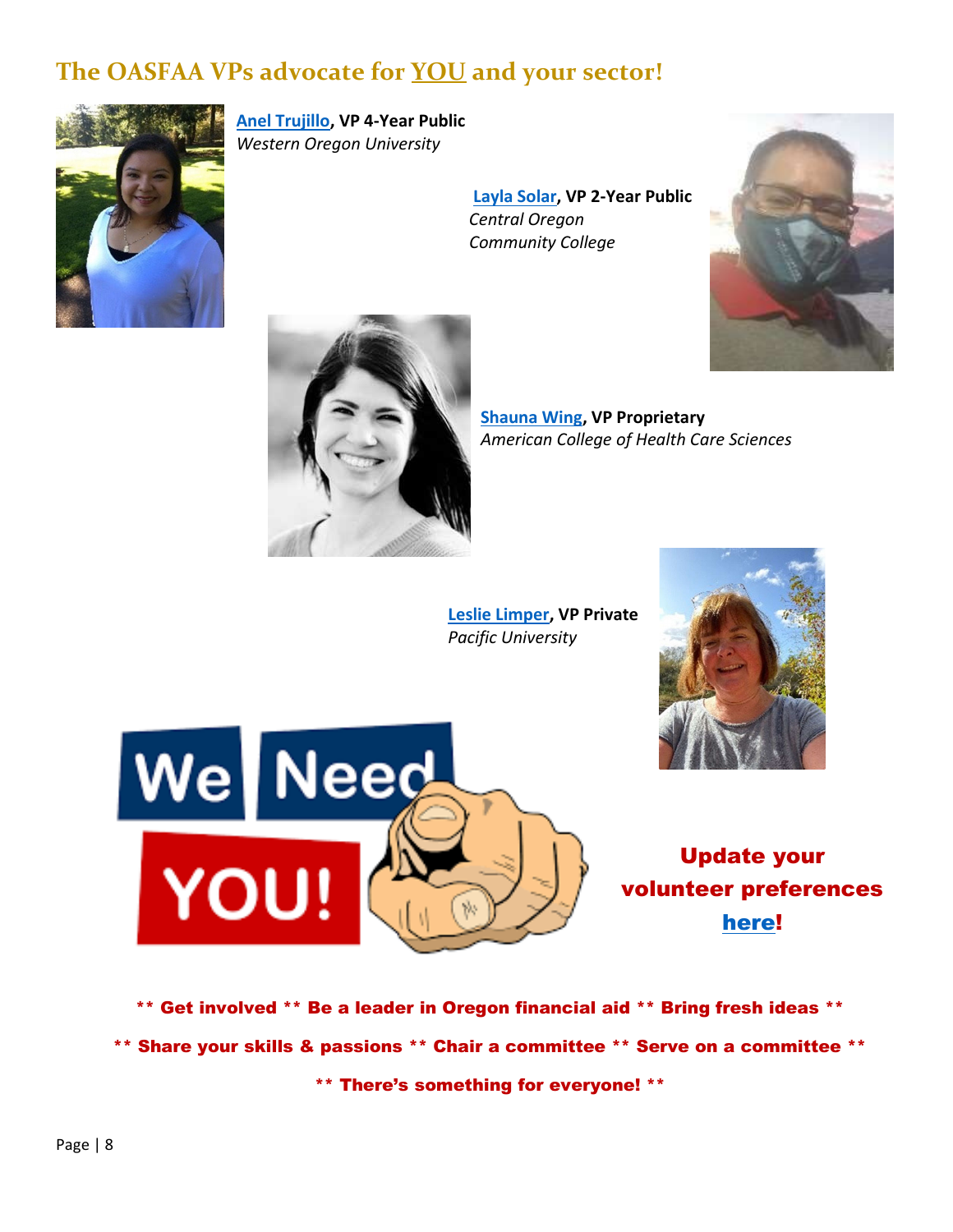

#### **ACROSS DOWN**

**10.** John Mercer \_\_, 1<sup>st</sup> Black man to become a lawyer (1854) training program (1987) & first to fly into space (1992)

- 11. legendary soprano, 1<sup>st</sup> Black musician to sing at White 2. Thurgood \_\_, 1<sup>st</sup> Black man appointed to Supreme House (1878) Court (1967)
- **14.** amendment that formally abolished slavery **3.1**<sup>st</sup> Black woman to win Pulitzer Prize (1950)
- 

**8.** \_\_ Proclamation issued on 1/1/1863 **1.** 1st Black woman admitted into NASA's astronaut

- 
- 
- **15.** last state to abolish slavery **15. 15. 4.** 1<sup>st</sup> Black athlete to place Major League Baseball (1947)
	- **5.** 1<sup>st</sup> Black performer to appear on TV (1939)
	- **6.** computer for NASA to send astronauts into orbit (1969)
	- **7.** 1<sup>st</sup> Black author to publish a novel (1859)
	- **9.** 1<sup>st</sup> Black performer to win an Academy Award (1940)
	- 12. Shirley \_\_, 1<sup>st</sup> Black woman elected to the House (1968)
	- **13.** Hiram Rhodes \_\_, 1<sup>st</sup> Black man elected to the Senate (1870)